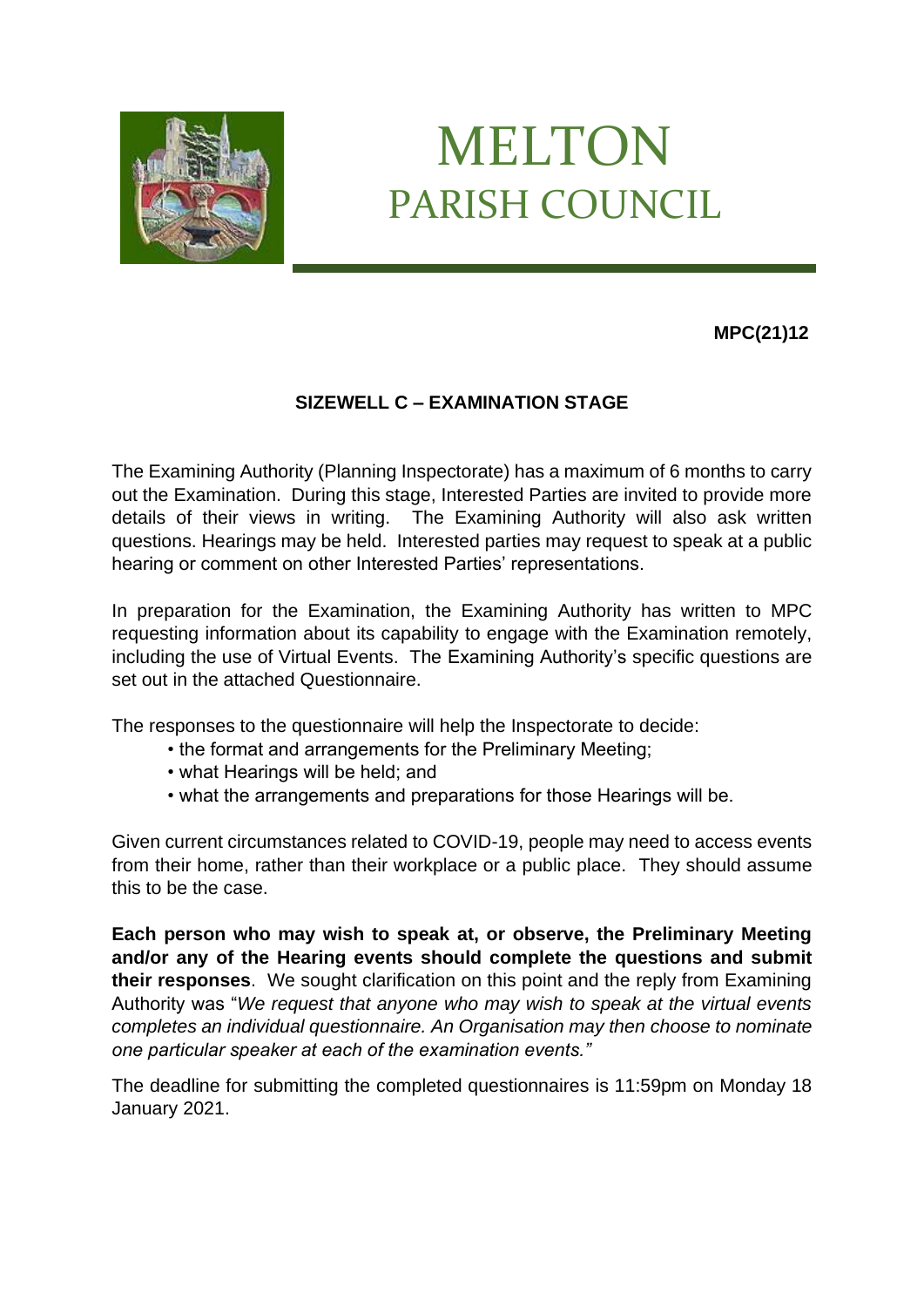The Council needs to decide how it intends to participate in the Examination Stage of the Sizewell C planning process and any person who might wish to speak will need to complete a questionnaire.

The questions are reproduced in full in the appendix below for ease of reference. A link to the online questionnaire is to be found here:

[https://infrastructure.planninginspectorate.gov.uk/projects/eastern/the-sizewell](https://infrastructure.planninginspectorate.gov.uk/projects/eastern/the-sizewell-c-project/?ipcsection=docs)[c-project/?ipcsection=docs](https://infrastructure.planninginspectorate.gov.uk/projects/eastern/the-sizewell-c-project/?ipcsection=docs)

William Grosvenor Clerk and Executive Officer 11 January 2021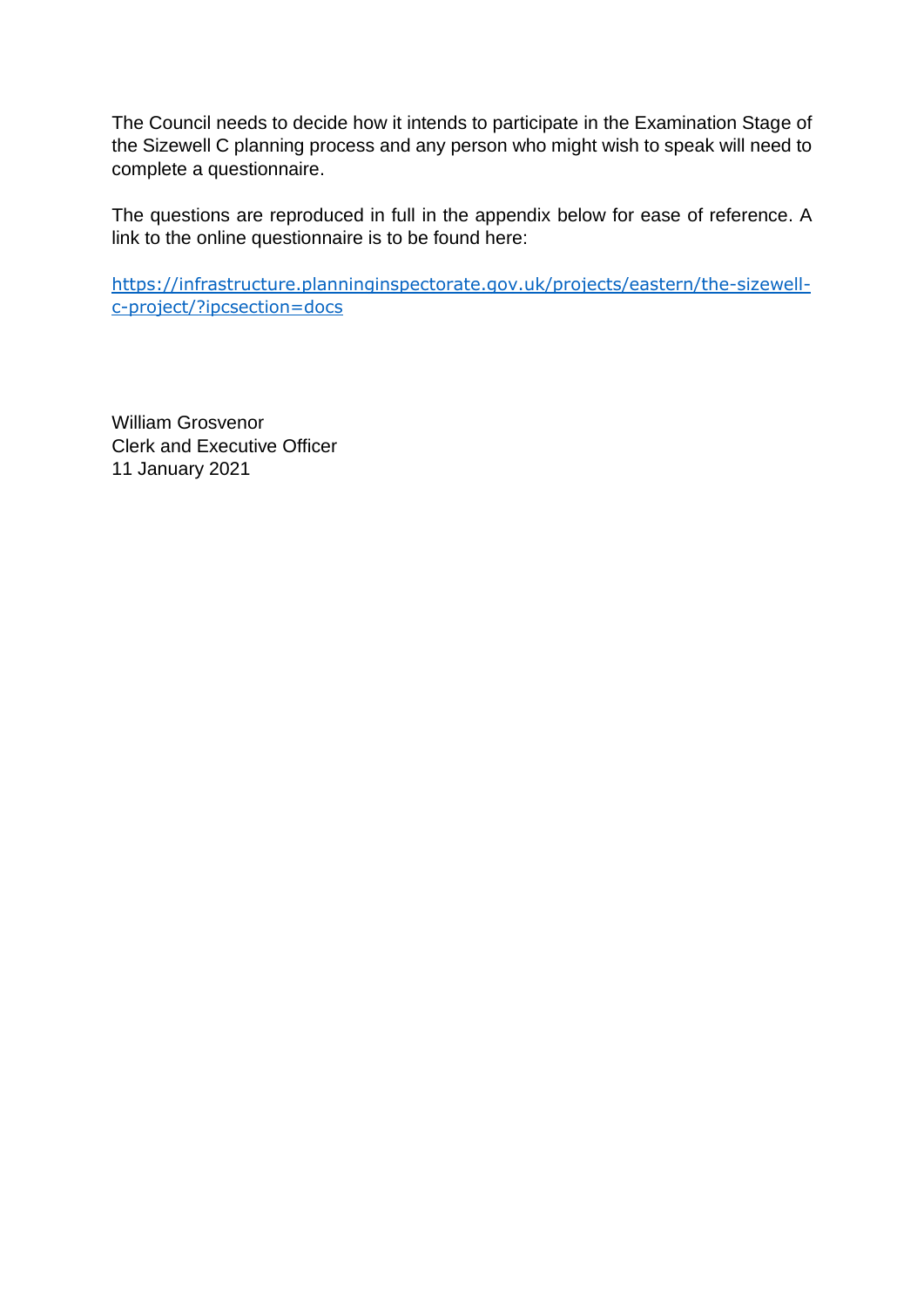APPENDIX



EN010012- The Sizewell C Project

Virtual Events Questionnaire

The Examining Authority (ExA) for the above project is preparing to commence the Examination. Due to Coronavirus public health restrictions, physical meetings and hearing events (where people travel to and meet in a physical room) may be replaced where possible with additional opportunities to make written submissions and, where required, with virtual events, (where people participate using internet connected devices such as smartphones, tablets or computers or landline telephones or mobile phones not connected to the internet).

This Questionnaire has been prepared by the ExA to enable it to plan for virtual events if required. It is a request for information made under Rule 17 of The Infrastructure Planning (Examination Procedure) Rules 2010. Please respond by Monday 18th January 2021. You should be able to complete it online. If you have any difficulty completing it, please contact the Case Team:

Email: sizewellc@planninginspectorate.gov.uk

Telephone: 0303 444 5000

The information collected in the questionnaire is subject to the Planning Inspectorate's privacy policy: https://infrastructure.planninginspectorate.gov.uk/wpcontent/uploads/2018/05/ni-privacy-statement.pdf

Please see the link below to a Statement from the Secretary of State for the Ministry of Housing, Communities and Local Government setting out the Government's expectations for the planning system during the COVID-19 emergency:

[https://questions-statements.parliament.uk/written-statements/detail/2020-05-](https://questions-statements.parliament.uk/written-statements/detail/2020-05-13/hcws235) [13/hcws235](https://questions-statements.parliament.uk/written-statements/detail/2020-05-13/hcws235)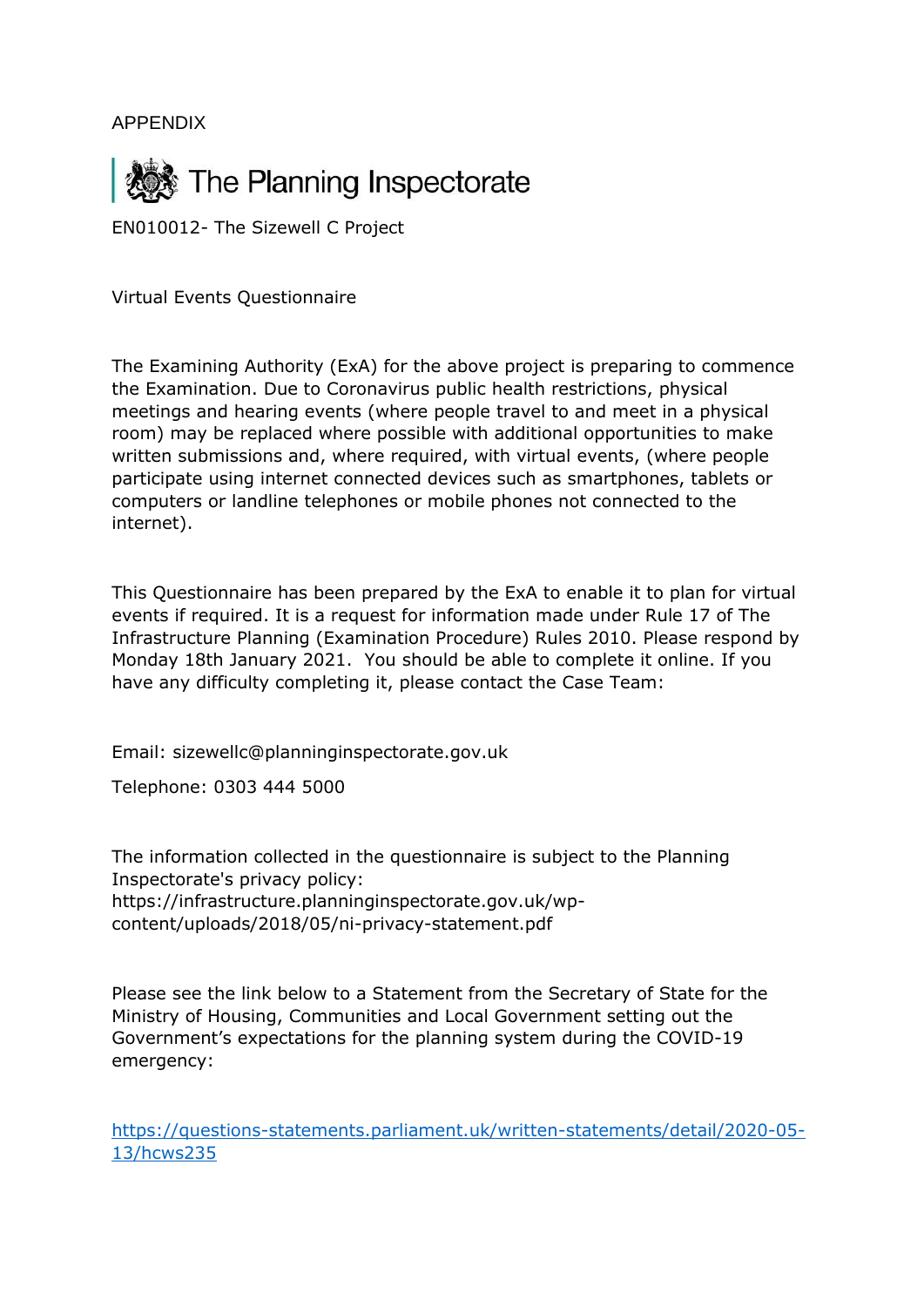#### 1. Please confirm your name.

Enter your answer

2. Do you have access to an email address that you can use for regular contact with the Planning Inspectorate?

In order to participate in an event using an internet connected device you will need to provide the Planning Inspectorate with an email address that is accessible to you in the current circumstances.

| Yes |  |  |  |
|-----|--|--|--|
|     |  |  |  |
| No  |  |  |  |

3. Please confirm the email address that we should use to contact you. We aim to communicate with people by email wherever possible as this is more environmentally friendly and cost effective.

By providing an email address you are consenting to the use of that email address by the Planning Inspectorate for all future communications in relation to this project. You may revoke your consent by giving notice to that effect in writing.

Enter your answer

## 4. Please confirm a phone number that we should use to contact you.

Enter your answer

#### 5. Representation

I am representing myself

I am an employee, a professional representative or a friend/family member acing for another organisation or person

## 6. Please confirm the organisation or person you are representing

Enter your answer

7. Please confirm your unique Interested Party (IP) reference number, or the unique IP reference number of the organisation or person you are representing...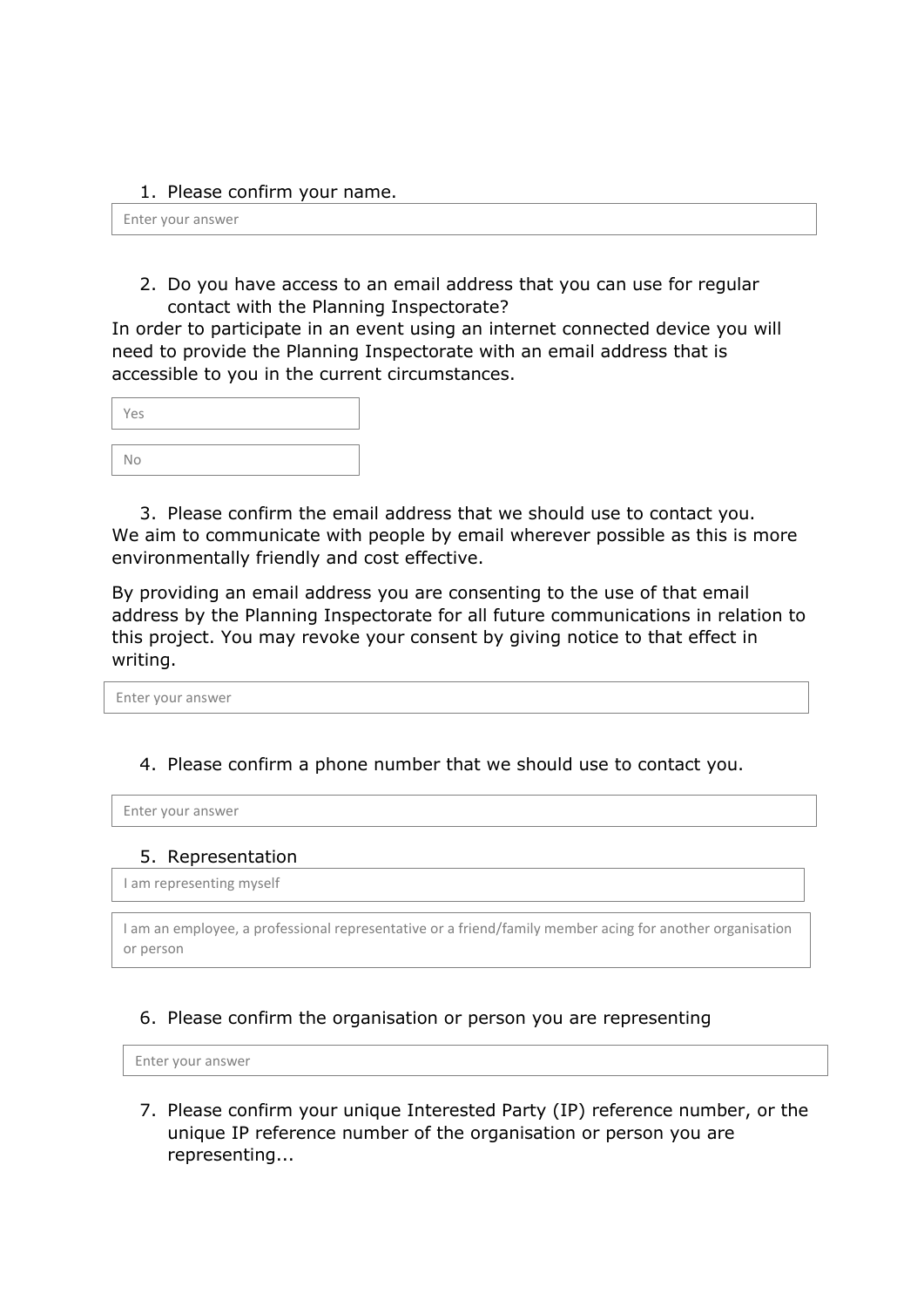This is a reference number provided to you by the Planning Inspectorate and can be found in our communications to you. It will start with "SIZE" or "2002".

Enter your answer

### 8. In what way do you anticipate being involved in this Examination?

I do not need to be involved in any Examination events because I am content for my remaining involvement to be in writing

I do not know at this stage whether I will need to be involved in any Examination events

I would like to be involved in at least one of the Examination events

9. What Examination events might you anticipate being involved in? The purpose of the Preliminary Meeting is to consider how the application will be Examined, it is not an opportunity for Interested Parties to put forward their views about the merits of the application, that will happen once the Examination begins. Please see:

Advice Note 8.3: Influencing how an application is Examined: the Preliminary Meeting

Advice Note 8.5: The Examination: hearings and site inspections

Advice Note 8.6: Virtual Examination events

While we aim to meet all expectations, it may be necessary to limit the numbers of interactive participants at a virtual event. All Interested Parties are able to provide Written Representations to us, and these will carry equivalent weight in our considerations to any oral representations made at an Examination event.

#### Select as many answers as apply:

| The preliminary meeting          | An Open floor hearing       |
|----------------------------------|-----------------------------|
| Any issue specific hearing       | Accompanied Site Inspection |
| A compulsory Acquisition hearing |                             |
|                                  | None                        |

10.How do you anticipate being involved in an Examination event?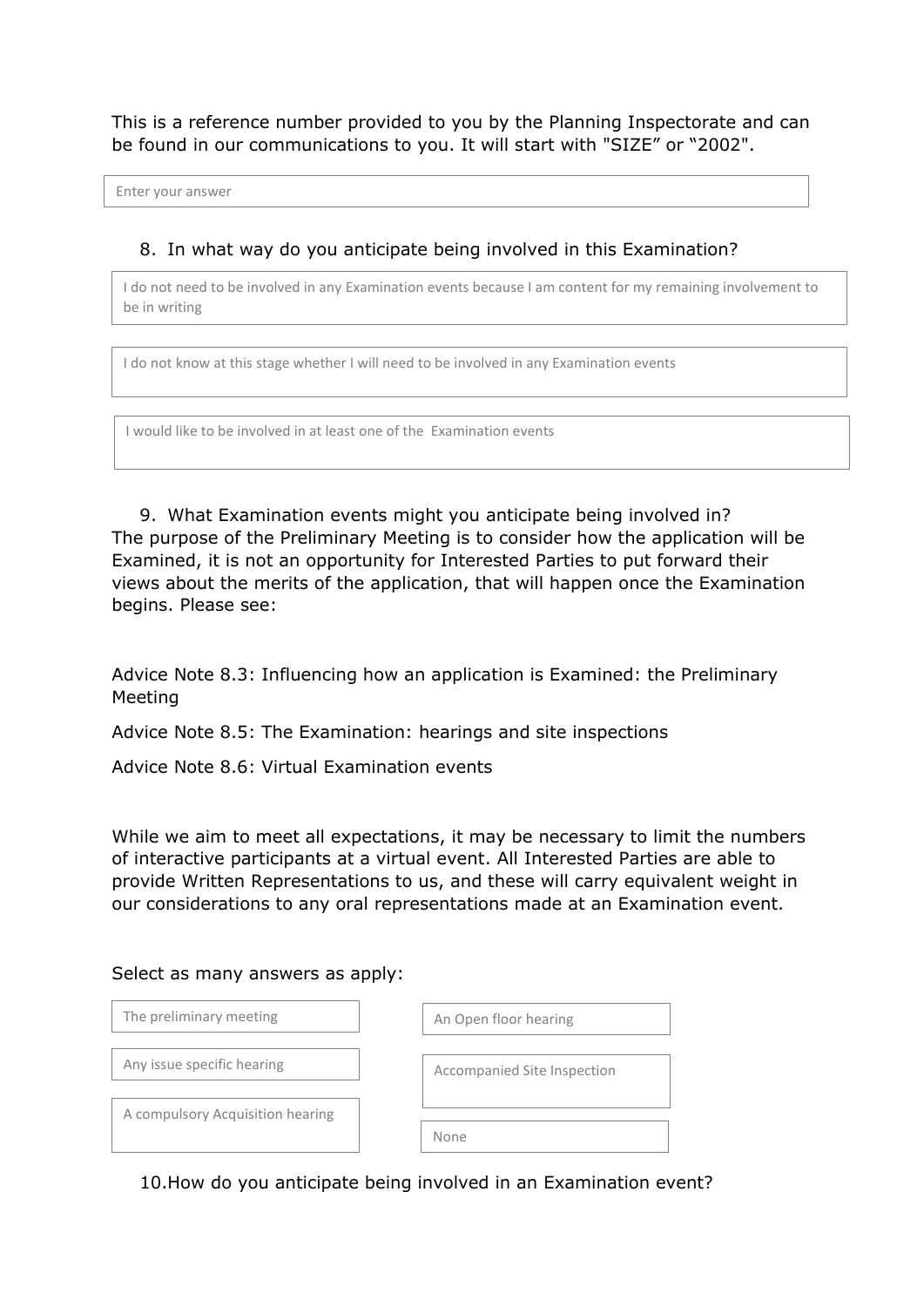I am likely to wish to speak on some agenda items

I don't know at this time, but I may possibly speak

I want to observe but would not speak

Not Applicable

11.Should any Examination events be held virtually, would you be content to watch or listen to a live stream, or recording of a virtual event and then be provided with an opportunity to set out your submissions (including any response to oral submissions made by others at the virtual event), in writing at a deadline shortly afterwards?

Yes, I would be content to be involved this way

No, I would not be content to be involved this way

Not Applicable

12.The Planning Inspectorate has produced a 'Guide to participating in a Planning Inspectorate virtual event'.

[https://assets.publishing.service.gov.uk/government/uploads/system/uploads/at](https://assets.publishing.service.gov.uk/government/uploads/system/uploads/attachment_data/file/929567/Guide_to_taking_part_in_virtual_hearing_inquiry_final.pdf) [tachment\\_data/file/929567/Guide\\_to\\_taking\\_part\\_in\\_virtual\\_hearing\\_inquiry\\_fin](https://assets.publishing.service.gov.uk/government/uploads/system/uploads/attachment_data/file/929567/Guide_to_taking_part_in_virtual_hearing_inquiry_final.pdf) [al.pdf](https://assets.publishing.service.gov.uk/government/uploads/system/uploads/attachment_data/file/929567/Guide_to_taking_part_in_virtual_hearing_inquiry_final.pdf)

Having read this guide how confident are you that, if you wished to do so, you would actively be able to participate in a virtual event either using an internet connected device or a landline telephone or mobile?

Highly Confident Confident Reasonably confident

Not at all confident

Not applicable

13.If you anticipate actively participating in any virtual event please confirm how you would like to participate:

Using the internet and a computer or tablet

Using the internet and a smartphone

Using a landline telephone or mobile phone not connected to the internet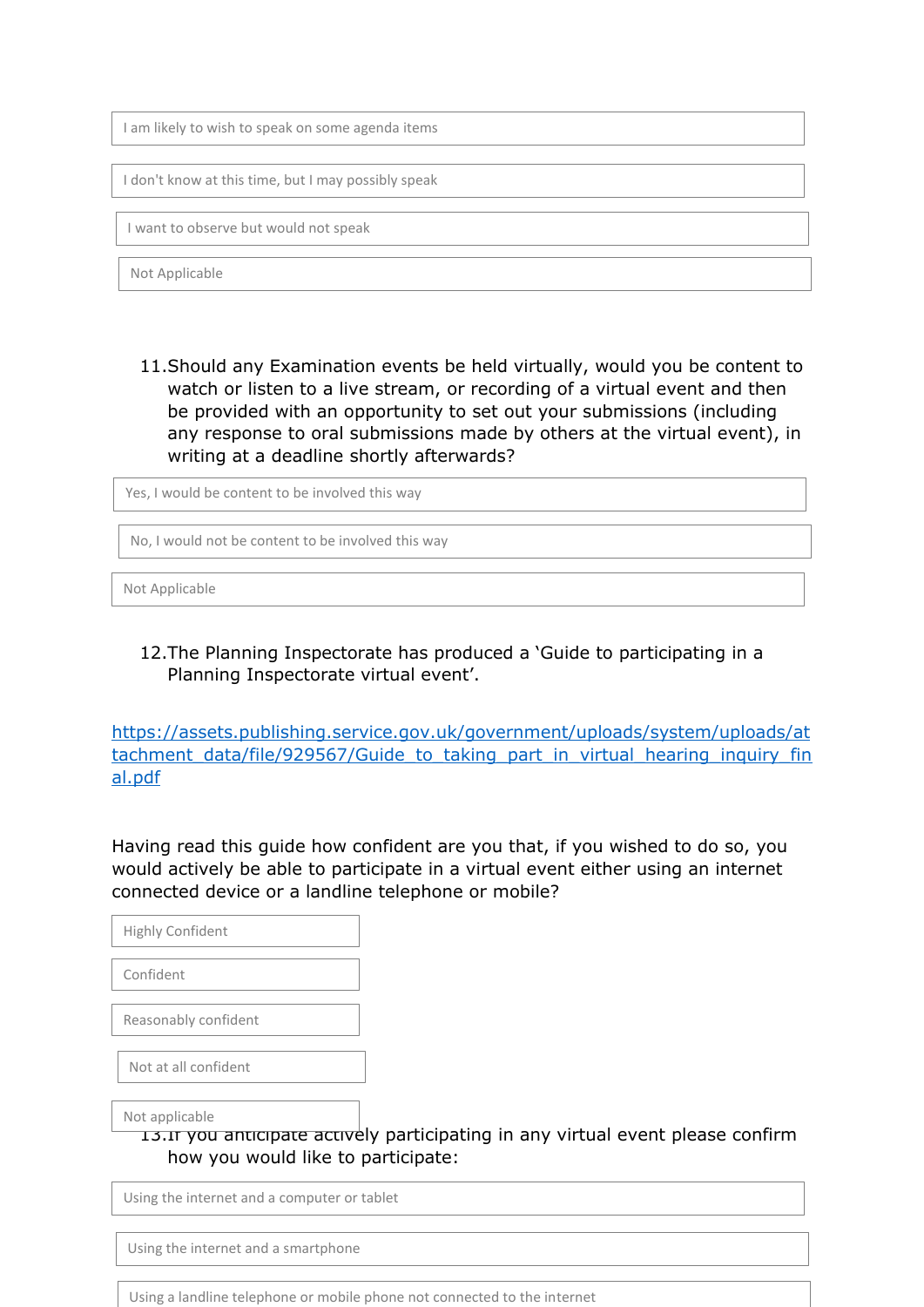14.If you anticipate participating in any virtual event using the internet do you have access to a telephone that you could use if there was a problem with internet access?

| Yes            |  |
|----------------|--|
|                |  |
| No             |  |
|                |  |
| Not applicable |  |

# 15.Do you consider any of the below to be true? (Select all that apply)

The internet in my area is slow, intermittent or has other performance issues

The computer, tablet, or telephone available to me has performance issues

I am not a confident user of information and communications technology (IT)

I do not agree that a video conference is suitable for hearing events

I do not agree that audio (including telephone) conferences are suitable for hearing events

Other

16.The Planning Inspectorate is considering offering those persons who confirm, in due course, that they wish to actively participate in a virtual event the opportunity to attend a familiarisation session with the Case Team. This would provide an opportunity for participants to test their access arrangements for a virtual event and raise any technical queries. If you are considering active participation in the Preliminary Meeting and/or Hearing events would you like the opportunity to attend a familiarisation session?

The ExA will not take part in the familiarisation session and it will not be an opportunity to discuss the merits of the case.